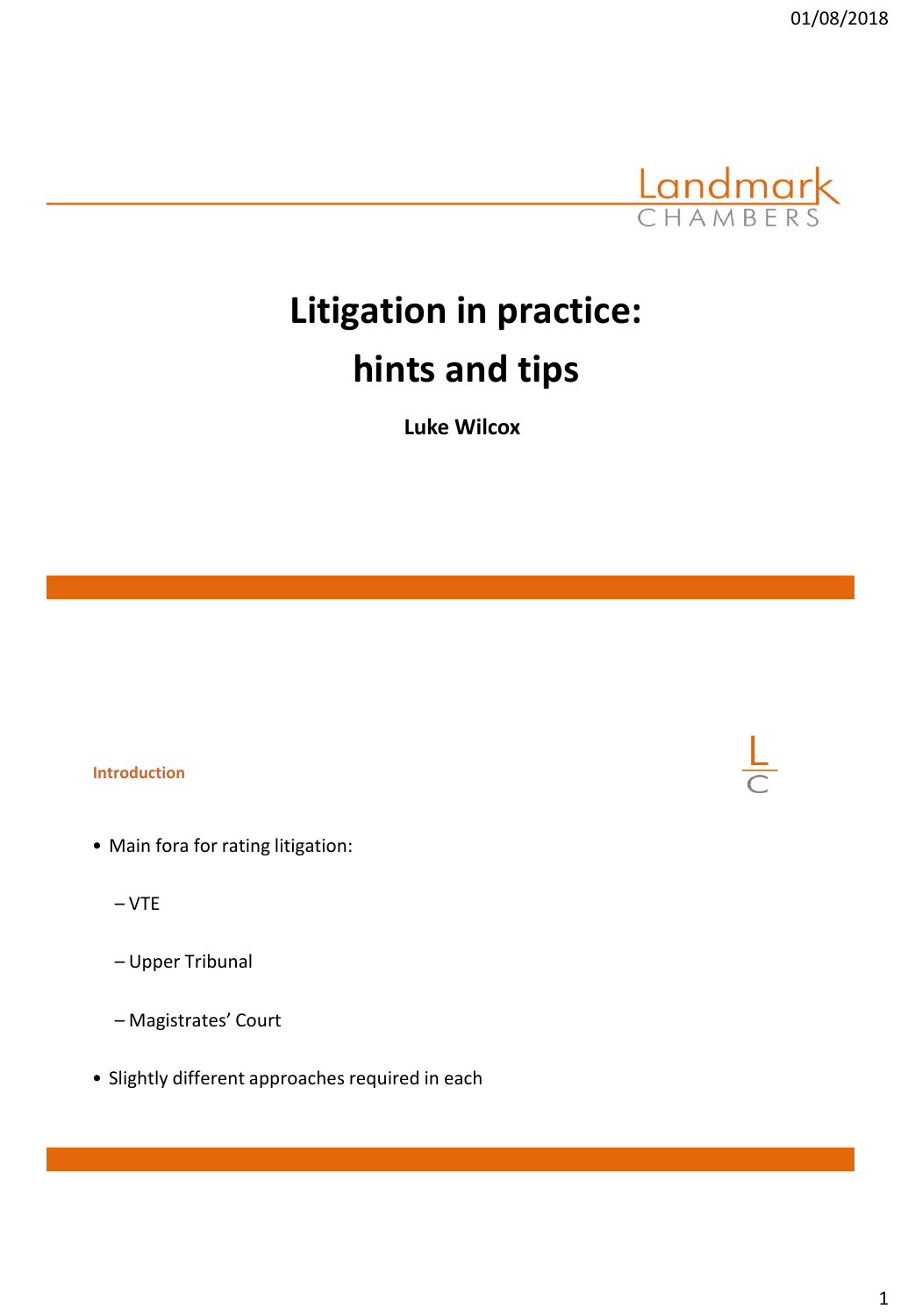# **Statements of Case**

- Required in both VTE (2010 List) and Upper Tribunal
- Purpose to set out the basis on which you propose to advance your case
- VTE (Pre-2017 List): Direction 6 of the standard directions
- Upper Tribunal: Para 6 of the Practice Directions

# **Statements of Case**

• Purpose – to identify the issues for the Tribunal to decide, the parameters of your case, and the legal and evidential basis of your case.

# • Must address:

- Grounds of challenge
- The decision actually sought
- Factual basis on which the challenge is advanced
- Evidence (factual and expert) to be called
- Legal points to be advanced
- Append critical documents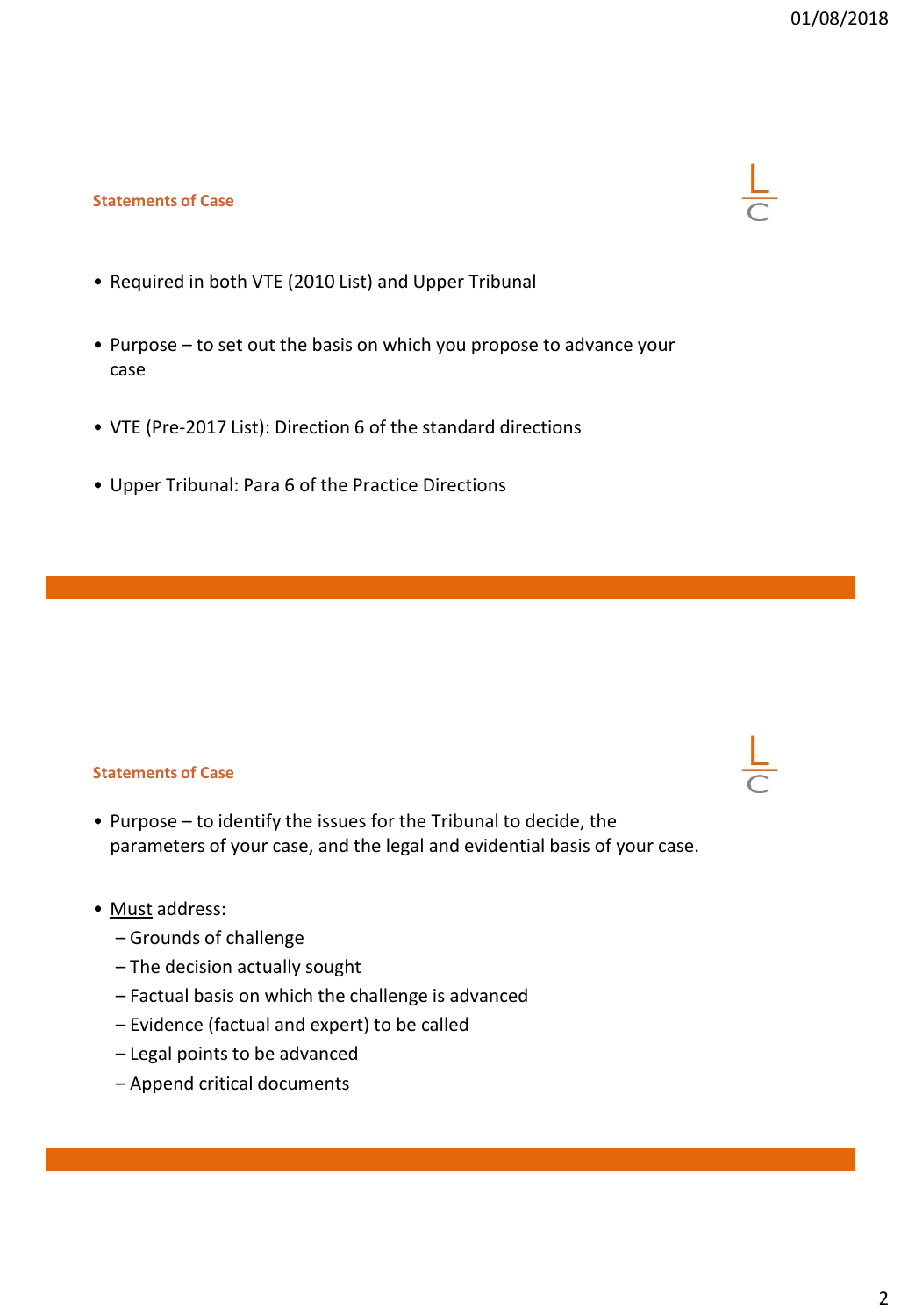# **Statements of Case**



- Style and structure:
	- $-$  Include a summary  $-$  i.e. explain in no more than half a page why you should win!
	- Must identify all issues to be advanced, but don't need to advance them fully in the SoC. Not a speech!
	- Include your valuation

#### **Hearings in the VTE**

- Generally informal … but some formality can assist your case
- Particular issues where valuer acts as expert and advocate
	- Must ensure clarity as to the "hat" being worn at any given time
	- Strategic considerations …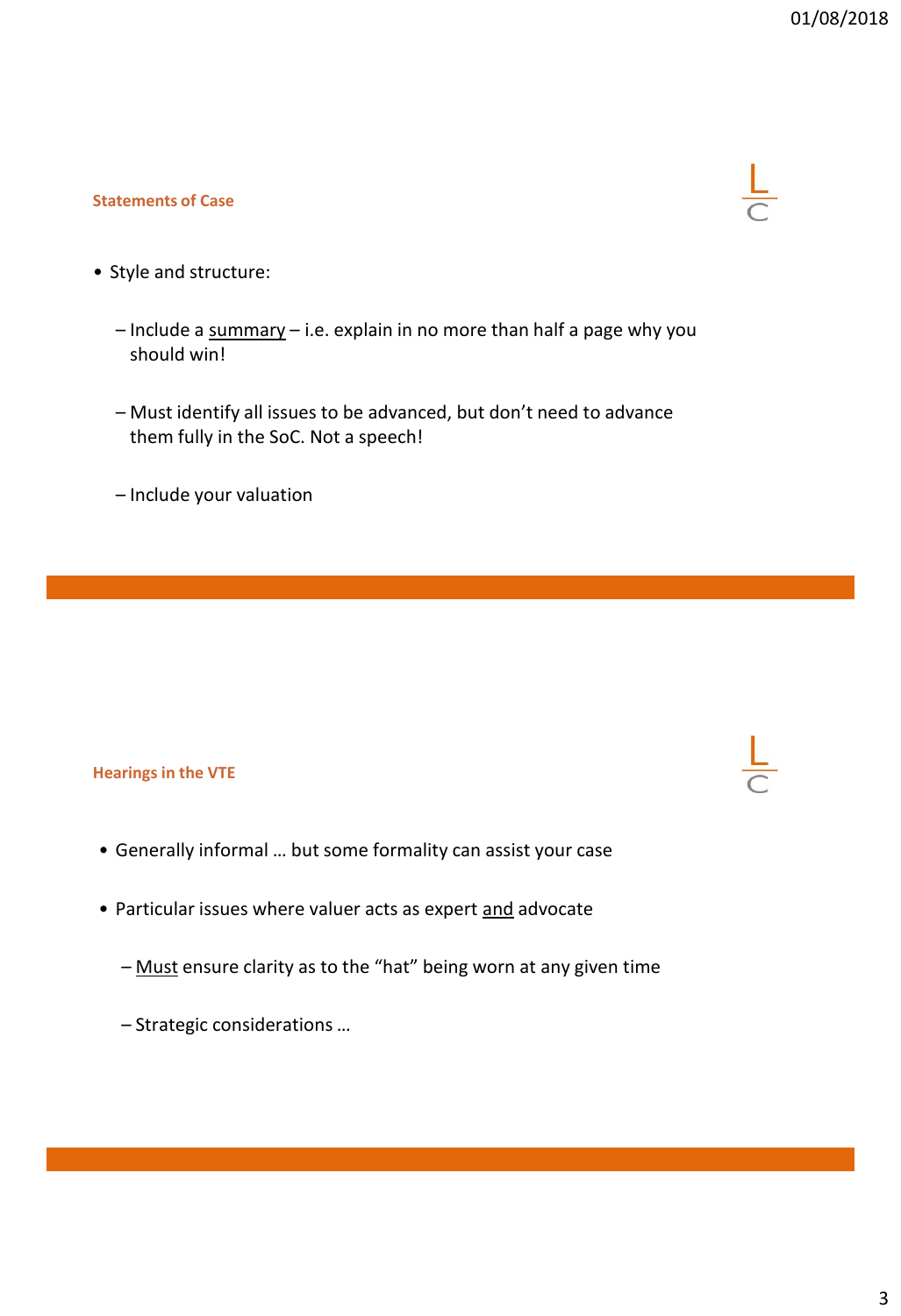# **Procedural breaches and sanctions in the VTE**

- Governed by reg 3 of the VTE Regs the overriding objective
- See also reg 9: faced with a breach, VTE can take such action as it considers just, including:
	- Waiver
	- Requirement for remedy
	- Making directions
- In short, plenty of mechanisms short of strike out for dealing with breaches

#### **Hearings in the Upper Tribunal**

- Considerably more formal than the VTE
- Distinction between evidence and submissions much cleaner
- Judicial expertise how does this affect the "tone" of your case?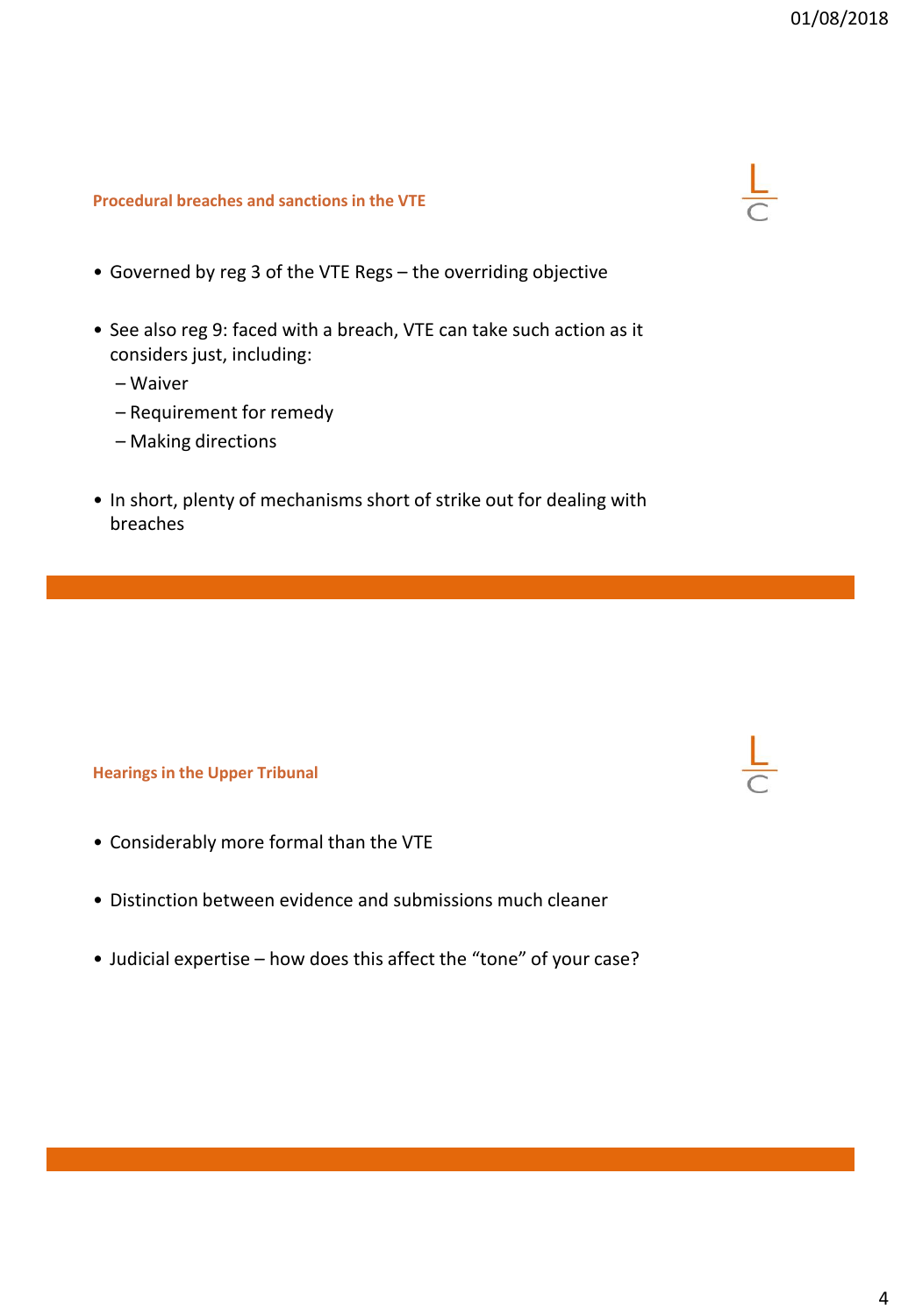#### **Breaches and sanctions in the Upper Tribunal**

- Governed primarily by rule 7 of the Lands Chamber Rules
- Main difference: costs! See rule 10
- Bear in mind dicta of Lord Dyson MR in *Denton v White* para 43:

"The court will be more ready in the future to penalise opportunism. The duty of care owed by a legal representative to his client takes account of the fact that litigants are required to help the court to further the overriding objective. Representatives should bear this important obligation to the court in mind when considering whether to advise their clients to adopt an unco-operative attitude in unreasonably refusing to agree extensions of time and in unreasonably opposing applications for relief from sanctions. It is as unacceptable for a party to try to take advantage of a minor inadvertent error, as it is for rules, orders and practice directions to be breached in the first place. Heavy costs sanctions should, therefore, be imposed on parties who behave unreasonably in refusing to agree extensions of time or unreasonably oppose applications for relief from sanctions."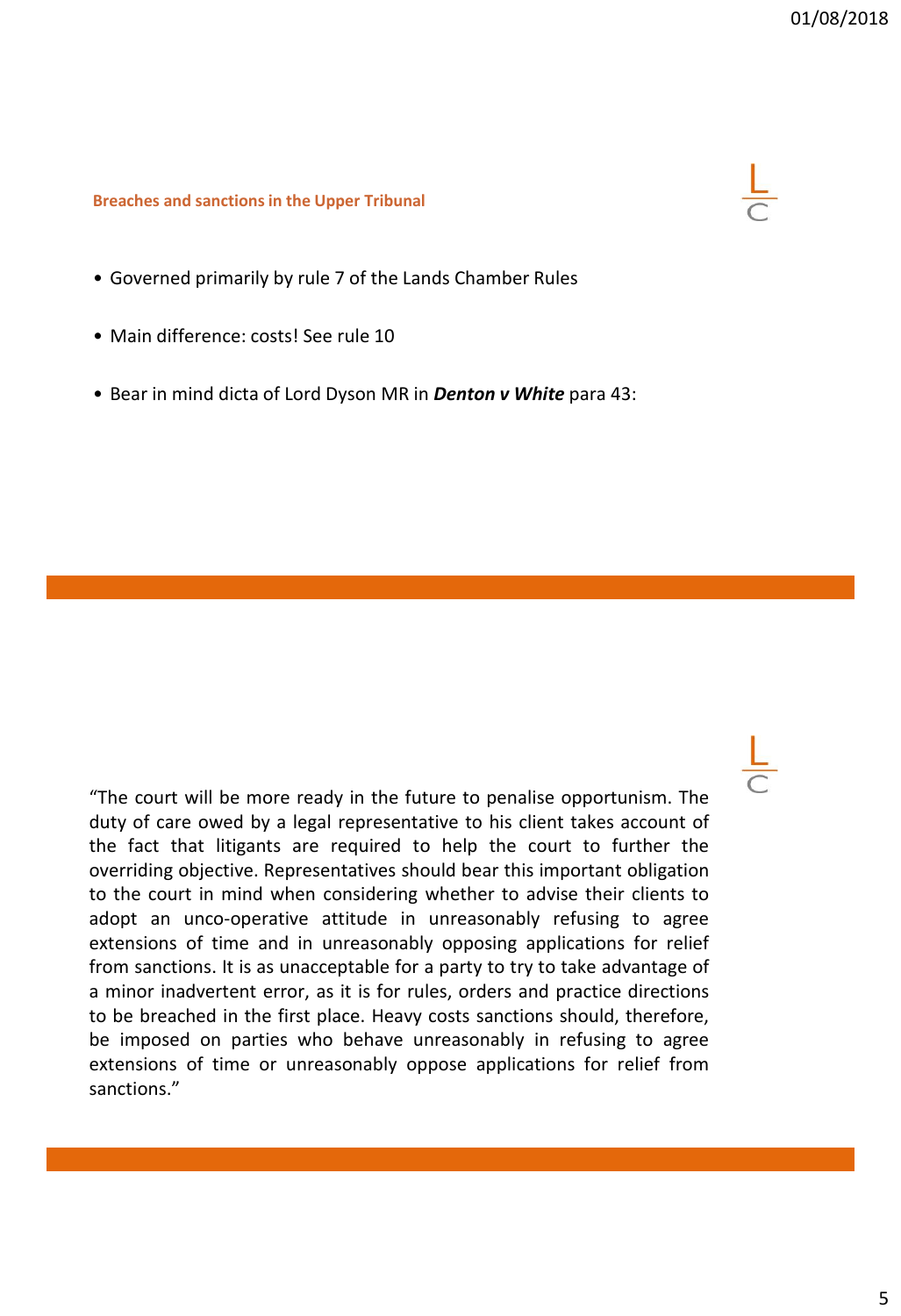# **Magistrates' courts**

- Disputes about non-Rating List aspects of rates liability frequently end up in the magistrates' court:
	- Identity of the occupier (can include "cross-over" issues, e.g. paramountcy)
	- Empty rates relief
	- Charitable relief

# **Magistrates' courts**

- Remember: panel is not specialist
- Many have no rates experience at all!
- Take nothing for granted when setting out case (e.g. what is a hereditament??)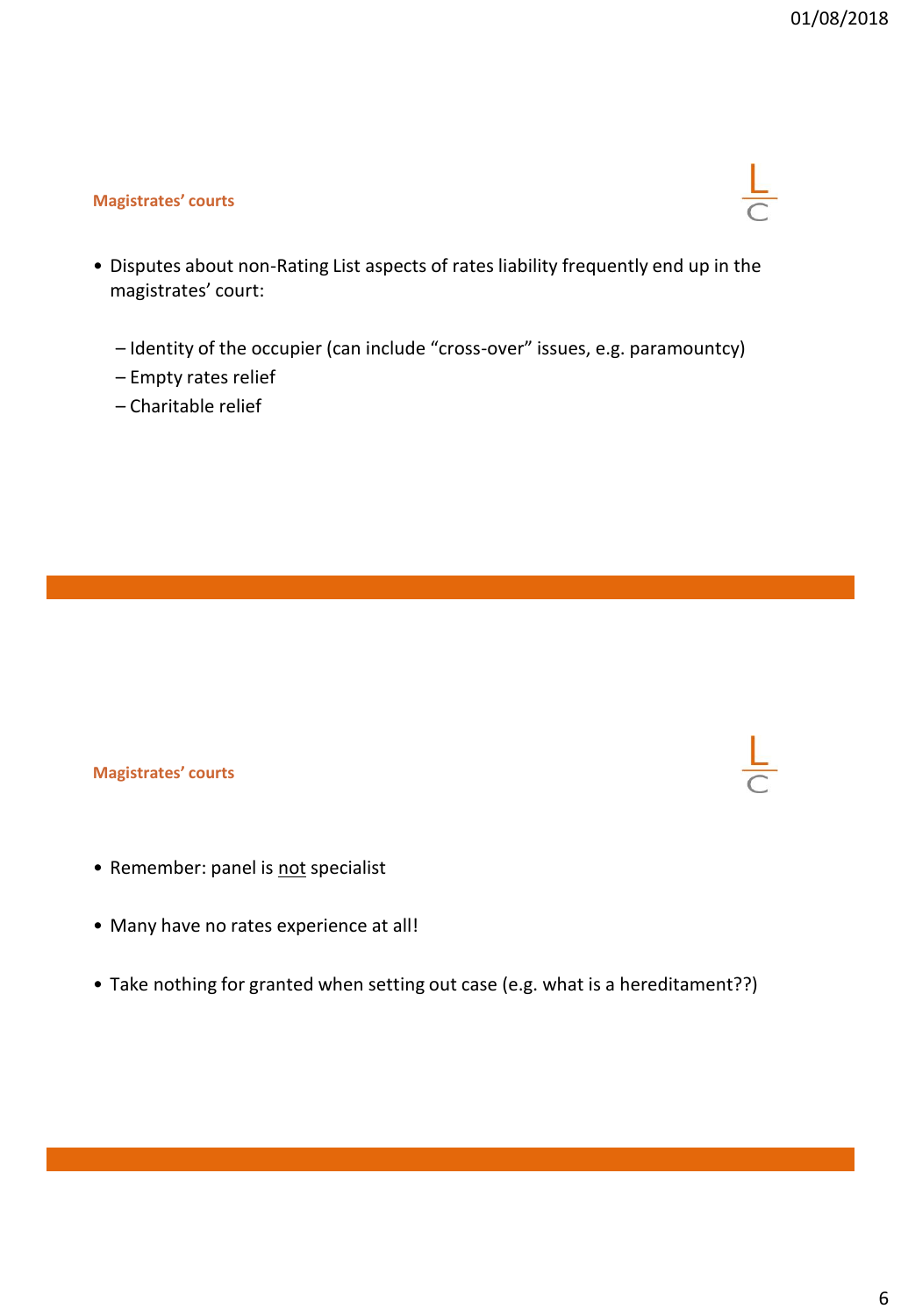# **Magistrates' courts – the first hearing**

- Courts always list a first hearing
- Extremely unlikely to resolve a contested claim at this stage
- Can avoid first hearing if directions can be agreed

## **Magistrates' courts – directions**

- Need to address:
	- Formal adjournment of first hearing
	- Dates for witness evidence
	- Experts?
	- Skeleton arguments
	- Bundles/authorities
	- Final hearing time estimate
	- Type of judge?
- Remember the billing authority is the complainant

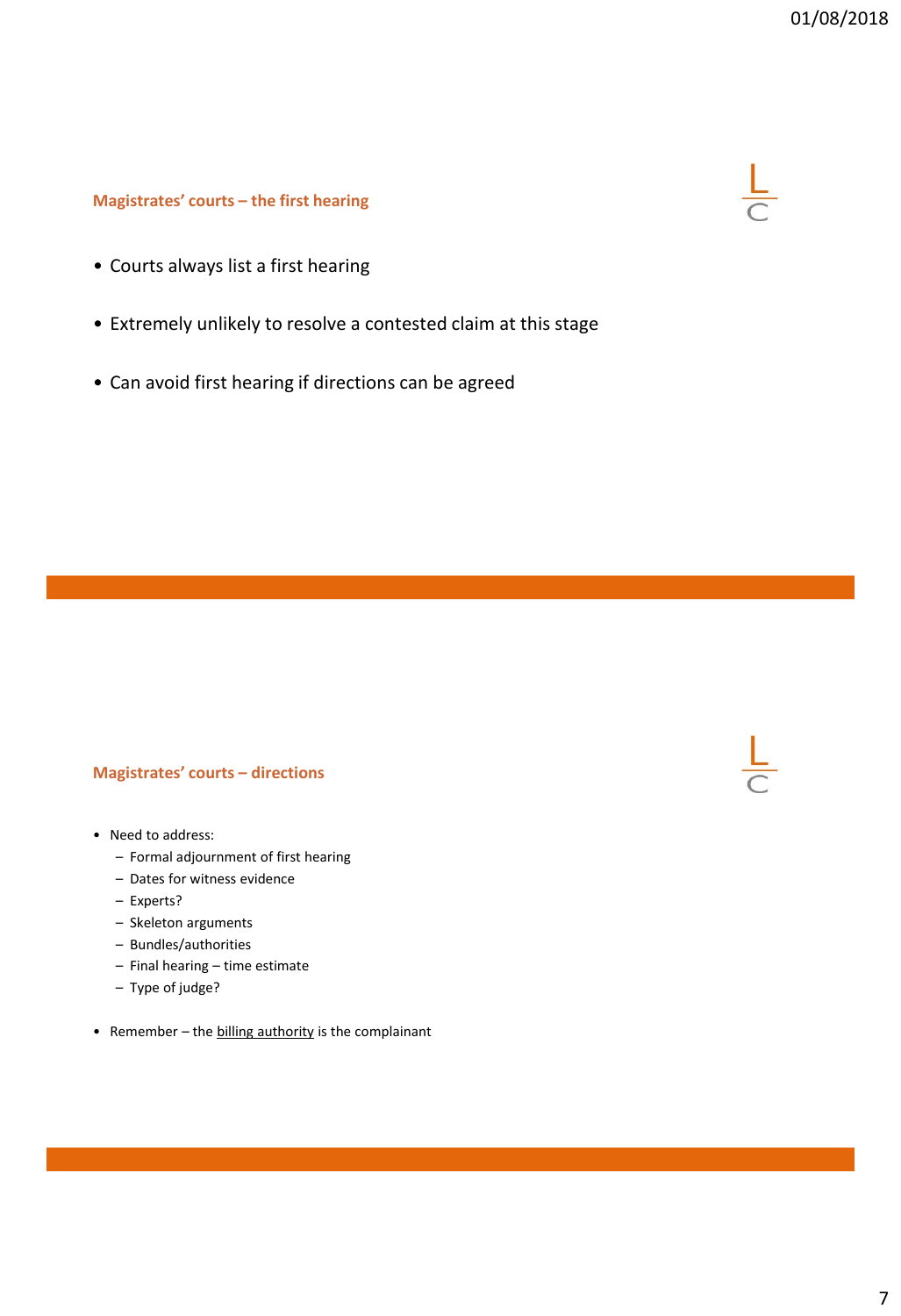## **Magistrates' courts – costs**



- Leading case: *Camden v Patel* [2013] RA 439
- Endorsed following principles (from *Bradford v Booth):*
	- starting point court has a discretion to order such costs as are just and reasonable. Applies to liability and quantum
	- Exercise of discretion depends on all the circumstances. Costs may follow the event, but do not have to

#### **Magistrates' courts – costs**

• "Where a complainant has successfully challenged before justices an administrative decision made by a police or regulatory authority acting honestly, reasonably, properly and on grounds that reasonably appeared to be sound, in exercise of its public duty, the court should consider, in addition to any other relevant fact or circumstances, both (i) the financial prejudice to the particular complainant in the particular circumstances if an order for costs is not made in his favour; and (ii) the need to encourage public authorities to make and stand by honest, reasonable and apparently sound administrative decisions made in the public interest without fear of exposure to undue financial prejudice if the decision is successfully challenged."